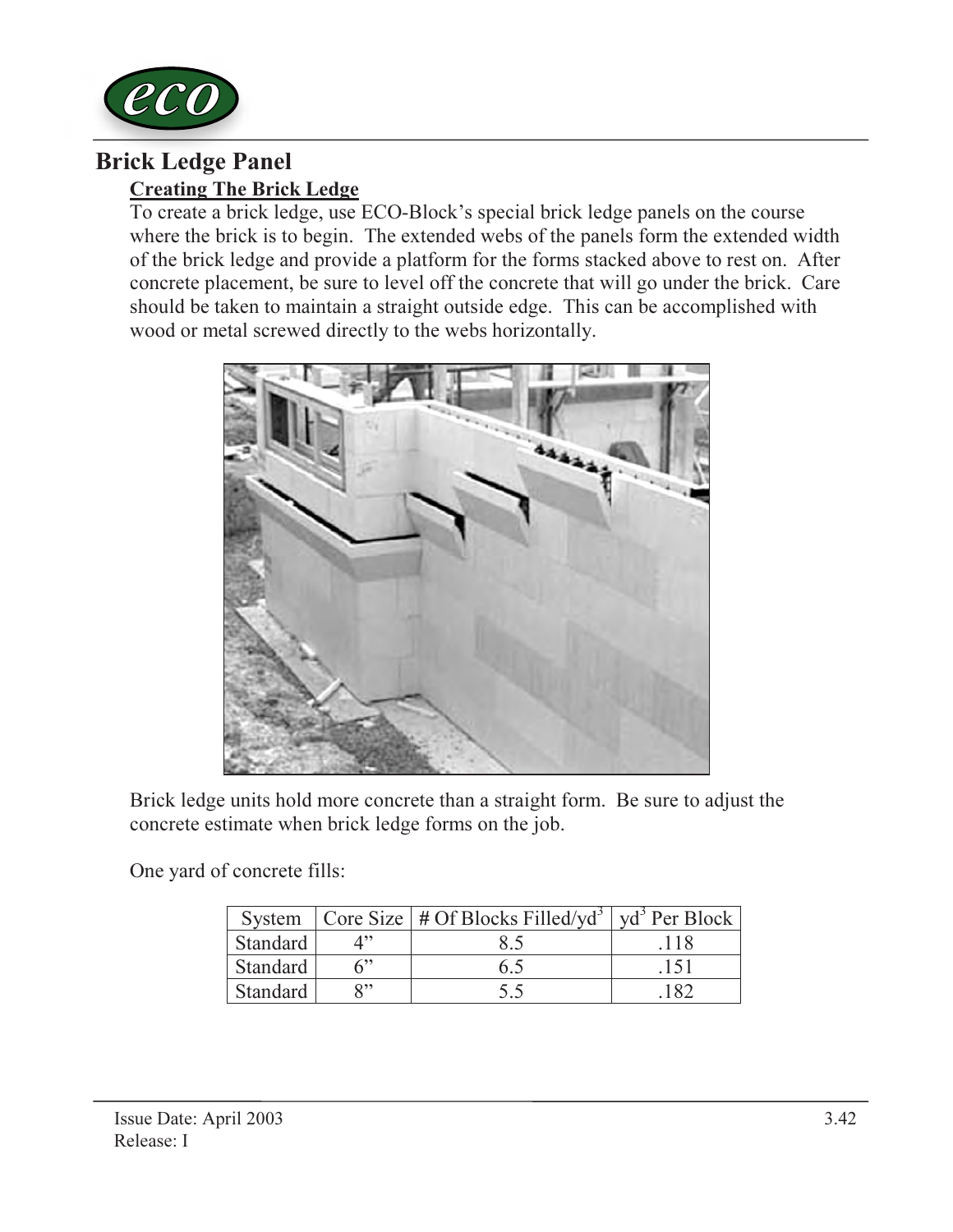

## Marking the Brick Ledge for Mitering

Begin by placing the Brick Ledge panel over the corner block below, lining up the third web of the brick ledge with the first web of the corner block. Make a mark on the Brick Ledge panel where it lines up over the "point" of the 90º form. Next, count 5 bars outside the first mark and make a mark at the top of the panel (the second mark represents the outermost portion of the Brick Ledge Corner.) Using a fine point marker, draw a line down the "flat face" of the Brick Ledge panel, stopping where the "angled face" begins.





Next, draw a line from the bottom of the line on the "flat face" to the first mark that was made on the bottom of the panel (a straight edge works well).

It has been found very helpful to mark the bottom of the panel at a 45º angle. When properly marked, the angle will be going away from the corner.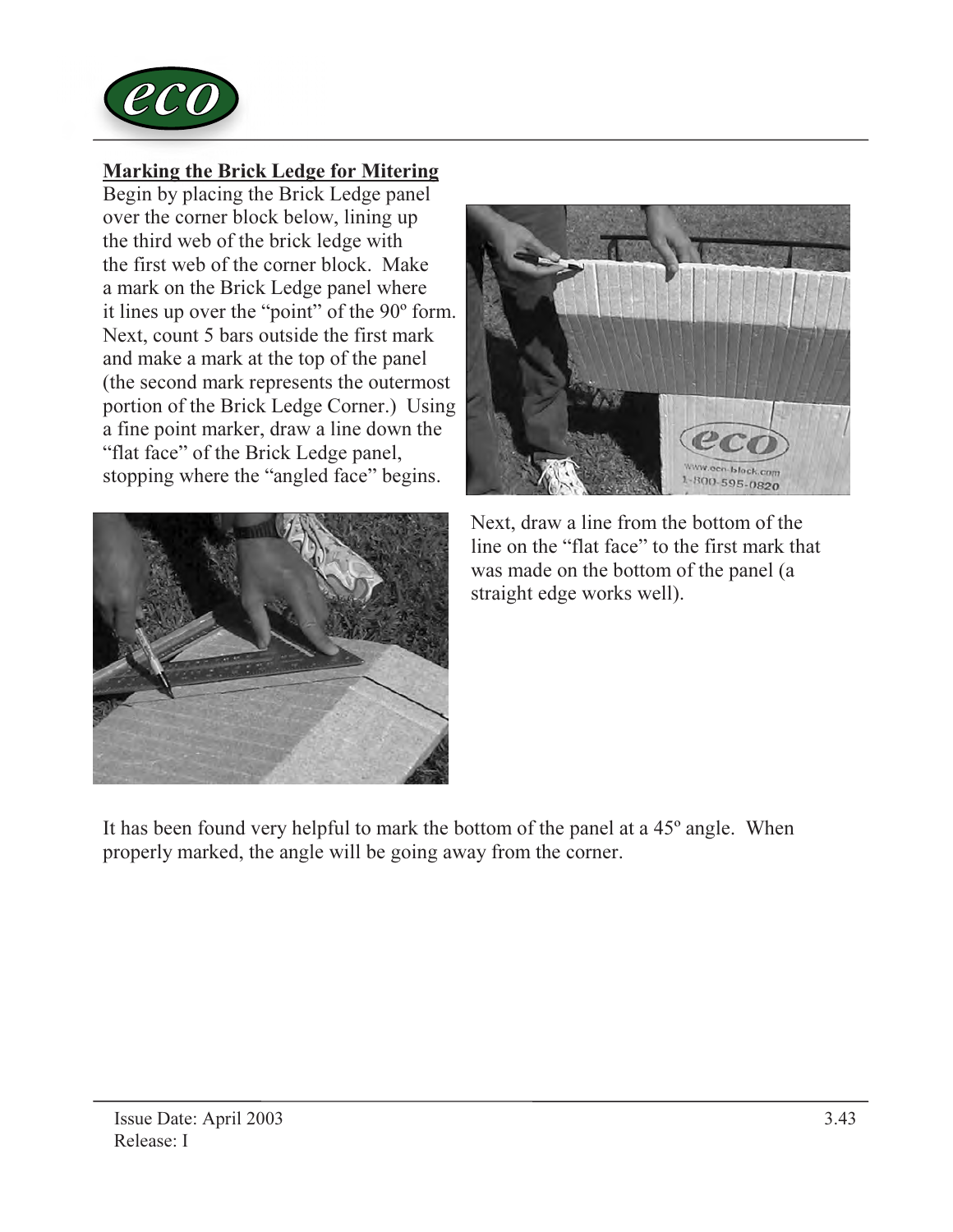

## Cutting the Brick Ledge Panel

- 1. It is easier to cut the Brick Ledge panel when it is upside down, resting on a level surface with the exterior face of the panel towards you. It also helps to set the Brick Ledge panel on a surface like dirt or grass (this will prevent unwanted movement during cutting).
- 2. Use the line on the bottom of the panel as a guide for the angle (degree of cut) that the saw blade must maintain during the entire cut.
- 3. While maintaining the proper saw angle, follow the diagonal line marked on the sloped face of the panel. Note, as this portion is cut, a web will need to be cut. When the web is encountered, maintain high "rpm's" with the saw blade while using a minimal amount of downward pressure. "Rough" sawing of the web could lead to fractures of the form.
- 4. When you reach the vertical line on the flat face of the form, maintain the saw blade angle and your cut should follow the vertical line to completion.



5. After cutting the two Brick Ledge panels needed to form the corner, set them in place over the lower course of forms, prior to assembly with the standard panels (for the opposite side). The accuracy of the cut will show at this time. Using a square, check the corner for square.

One of three things has occurred:

1.A perfect cut, in which case, move on to step 6.

2.The angle was cut to "shallow", in which case you need to re-cut the ends of the Brick ledge Panels while they are in place until the desired result is achieved. 3. The angle was to "deep" (more angle than needed). A "shim" may be cut from scrap material to hold the Brick Ledge panels the correct distance from each other.